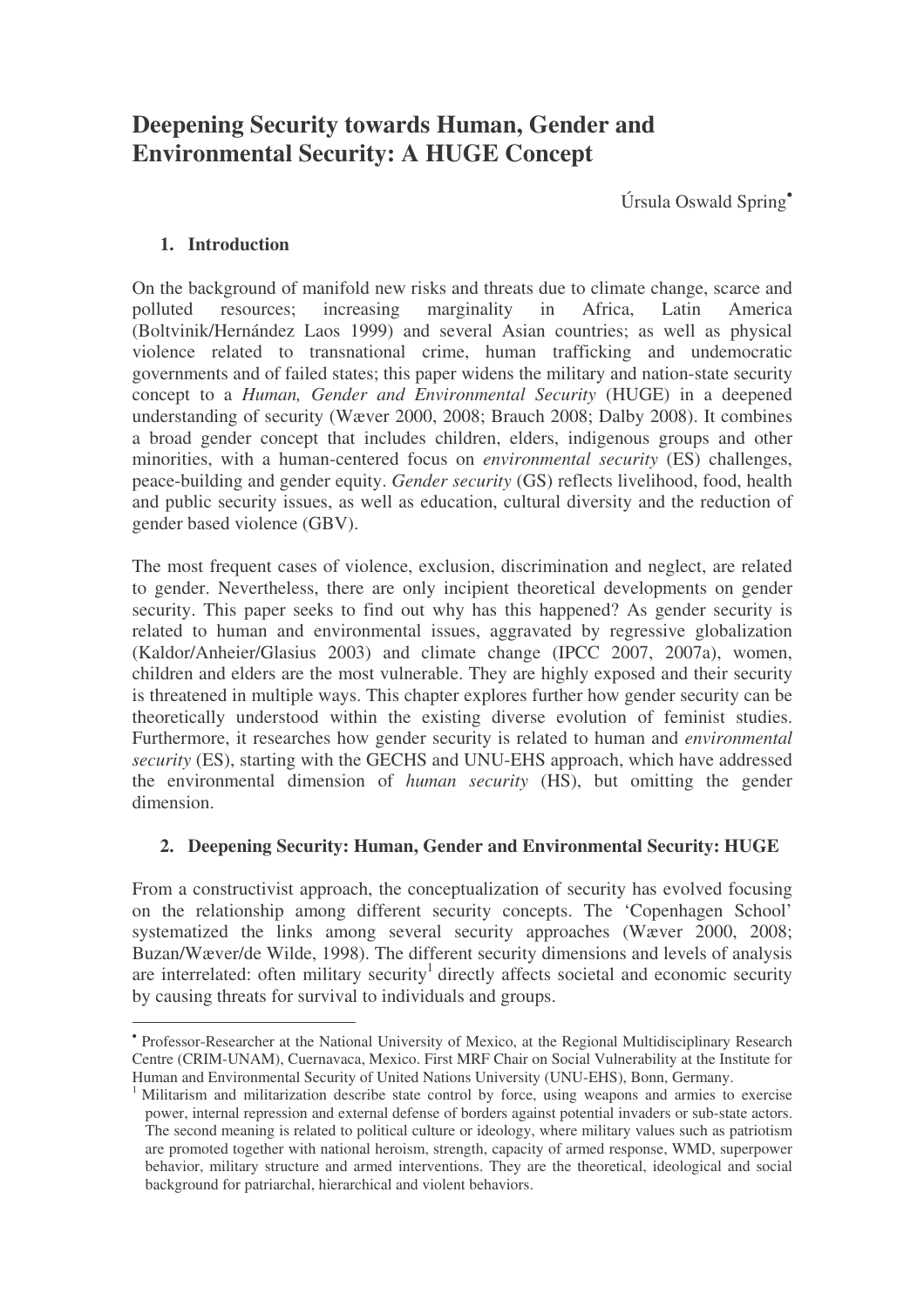Among the extended concepts, Wæver (2008a) developed *societal security,* labeled by Møller (2003) as 'incremental'; HS described it as 'radical' and ES as "ultra-radical" (table 1). Going beyond the traditional realist approach of Wolfers (1962), the security definition of the Copenhagen School distinguished between different referent objects (state, nation, societal groups, individuals, humankind, and ecosystems), depending on the security concern where the values at risk are sovereignty, national unity, survival and sustainability. Asking *security from whom* or *what*, *risks from whom* and *threats* from whom and from what; the sources of threat have changed since the late 20<sup>th</sup> century. This classification has offered a specific heuristic contribution that has inspired subsequent modifications.

**Table 1:** Human, Gender and Environmental Security (HUGE): A Transradical Approach. **Source**: Møller, 2003: 279; Oswald Spring, 2001, 2004, 2007, 2008.

| Degree of            | <b>Denomination</b>                        | <b>Referent</b>                                                                           | <b>Value at risk (security</b>                                                                       | <b>Sources of</b>                                                                                                          |
|----------------------|--------------------------------------------|-------------------------------------------------------------------------------------------|------------------------------------------------------------------------------------------------------|----------------------------------------------------------------------------------------------------------------------------|
| expansion            | (security of<br>what?)                     | object (security<br>of whom)?                                                             | of what?)                                                                                            | threat (security from<br>whom and for what?)                                                                               |
| No expansion         | National Security<br>(political, military) | The Nation-state                                                                          | Sovereignty, territorial<br>integrity, power<br>relations                                            | Other states, terrorism,<br>sub-state actors, guerrilla,<br>terrorists, AMD                                                |
| <b>Incremental</b>   | Societal Security                          | Nations, societal<br>groups, social<br>movements                                          | National unity, identity,<br>governance, tolerance,<br>cosmovision                                   | Nations, migrants, alien<br>cultures, mass media,<br>internet                                                              |
| <b>Radical</b>       | <b>Human Security</b>                      | Individuals,<br>humankind                                                                 | Survival, quality of life,<br>livelihood, equality,<br>development                                   | State, globalization, elites,<br>terrorism, organized crime,<br>social gaps                                                |
| <b>Ultra-radical</b> | Environmental<br>Security                  | Ecosystem,<br>humankind,<br>green-house<br>gases, toxics                                  | Sustainability, industri-<br>alization, consumption,<br>development,<br>modernization, future        | Nature, global change,<br>global warming, population<br>growth, development<br>patterns, resilience                        |
| <b>Trans-radical</b> | <b>Gender Security</b>                     | Gender relations,<br>indigenous,<br>minorities,<br>children, elders,<br>vulnerable groups | Equity, equality,<br>identity, solidarity,<br>social representations,<br>culture, and<br>cosmovision | Patriarchy, totalitarian<br>institutions (governments,<br>churches, elites), dominant<br>culture, intolerance,<br>violence |

#### **3. Human, Gender and Environmental Security: A HUGE Security Concept**

The core query revolves around a few questions concerning the different meanings of nature, the environment, disaster, risks, and vulnerability (Birkman, Nishara, Hettige 2006), and their relation to socially constructed cosmovisions that affect gender security? How are these perceptions a result of thousands of years of identity processes and social representations, and how does perception create and increase social vulnerabilities? Why is a woman's vulnerability always sub-estimated or not taken into account in daily life and deteriorating before, during, and after a disaster or crisis? What concrete mechanisms can women and other vulnerable groups develop to increase their resilience and develop coping capacities, allowing them to reduce their social vulnerability and better deal with recurrent crises, dangers and disasters? What kind of multi-resilience building is required for women to deal with the complexity of social, psychological, physical and gender vulnerabilities? How can an integrated Human, Gender, and Environmental Security (HUGE) help women and others socially vulnerable, to reduce their susceptibility and increase their resilience? How can HUGE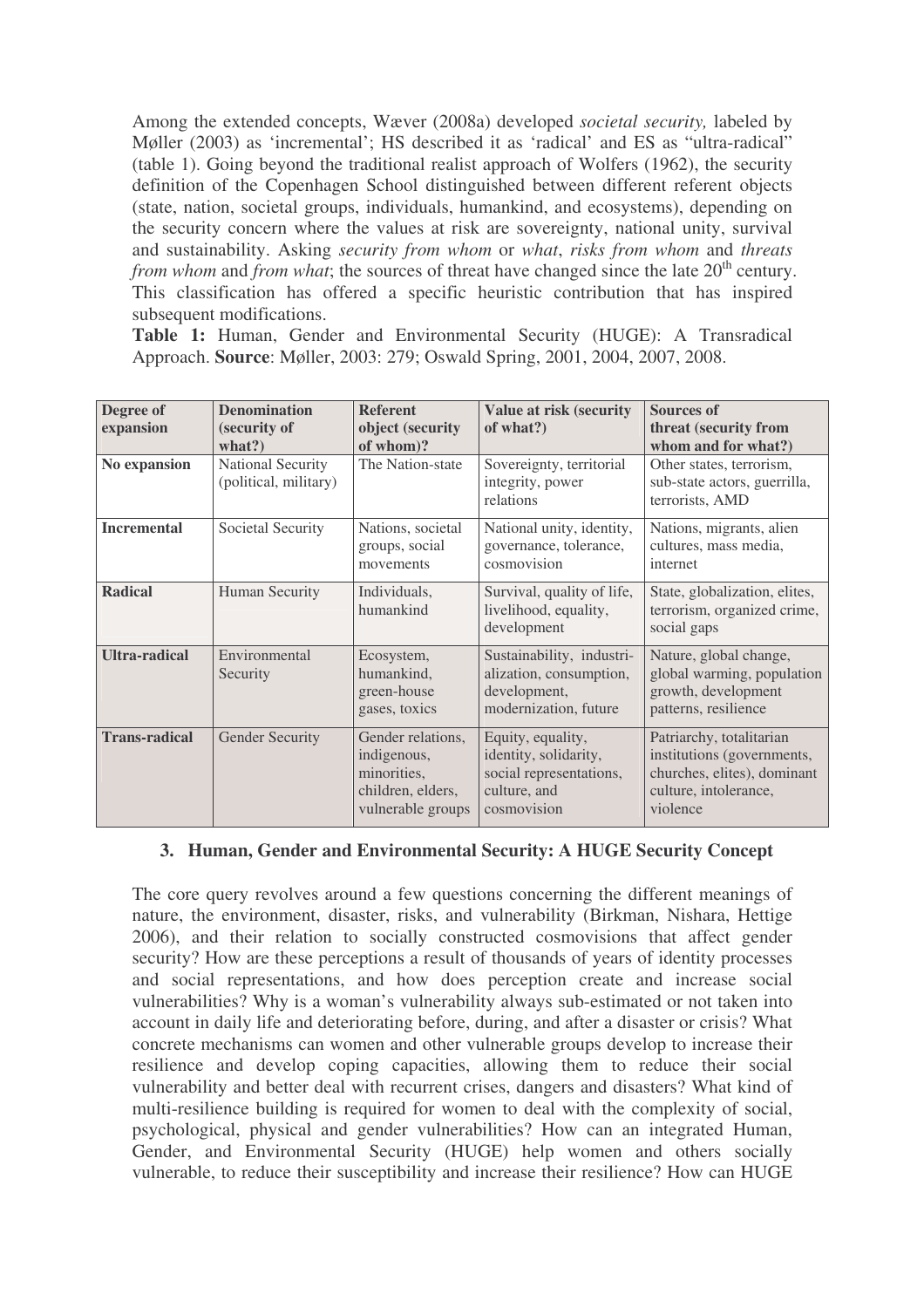diminish fatal cultural and life outcomes and strengthen a community-based preparedness to improve living conditions, historical memory (cosmovision), economy of solidarity, gift economy, resilience, and support disaster risk reduction (DRR)?

The present effort intends to understand the deeper security links and to mainstream the components of vulnerability within an increasing globalized risk culture (*Weltrisikogesellschaft*, Beck 2007), where power relations establish and recognize risks and distribute them among the world's social groups. This creates an 'exclusive' (Stiglitz 2002; Salazar 2003), 'regressive globalization' (Kaldor/Anheier/Glasius 2003; Oswald 2008a) or 'a globalization of organized violence' (Held/Mc Grew 2007), with increasing negative effects on global environmental change (IPCC 2007). In this complex constellation, the traditional nation-state security approach is insufficient. From a constructivist approach, and a positive understanding of peace as "freedom from fear" and "freedom from threat", the Copenhagen School (Wæver, 2000, 1995; Buzan/Wæver/de Wilde, 1998) has widened and modified the security concept from a national narrow military point to include political, economic, societal, and environmental dimensions. Their security conceptualization has changed its interest from state to human security concerns. In 1994, the UNDP Human Development Report popularized the human security concept and sectorialized it within seven broader categories (economic, food, health, environmental, personal, community, and political security). Therefore, a *horizontal widening* goes from national military security to five dimensions (political, military, economic, social, and environmental); a *vertical deepening* from 'state' to 'human' and 'gender' security, as well as from 'national' upward to 'regional', 'global', and downward to 'societal', 'local', 'grass-root', and 'family' security; and a s*ectoralization* from arms and military industry to energy, food, health, water and livelihood security (Oswald/Brauch 2008: 941-942).

In analytical terms and linking up HS and ES to GS, Oswald proposes a *transradical* level of expansion (table 1). An initial definition of GS refers to the process of socialization, to 'become' a gendered human being: men or women, depending on the position of the social structure. Thus, GS is socially constructed and systemic within the present patriarchal society, and it is normally taken for granted. The relations are linked to gender status–sex, ethnicity/race, class, age and minority status – in relation to the model of reference. Equity and identity are the values at risk, and the source of threat comes from the patriarchal hierarchical and violent order in first instance, characterized by exclusive, dominant and authoritarian institutions such as non-democratic governments, churches and elites. Secondly, they stem from established and developed social relations of violence and prejudice. They penetrate the most intimate spaces of a couple and family, affecting labor relations, political and social contacts, and primarily also the exercise of power where a system of exclusion, discrimination and stigma dominates, threatening equity and personal or group identities.

Elaborating a conceptual analysis from a gender perspective, as a mode of identity and social relations, is an initiating focal point that creates identity processes leading to specific gender insecurities (Serrano 2004). These processes are the result of thousands of years of social praxis, and the outcome of this social construction leads to high social vulnerability. Gender security is a broad concept interlinked with human and environmental security concerns, gender equity, and human rights. Taken a step further, one can analyze the longstanding identity processes that lead to ever increasing social vulnerabilities and limited self-reliant responses. Thousands of years of gender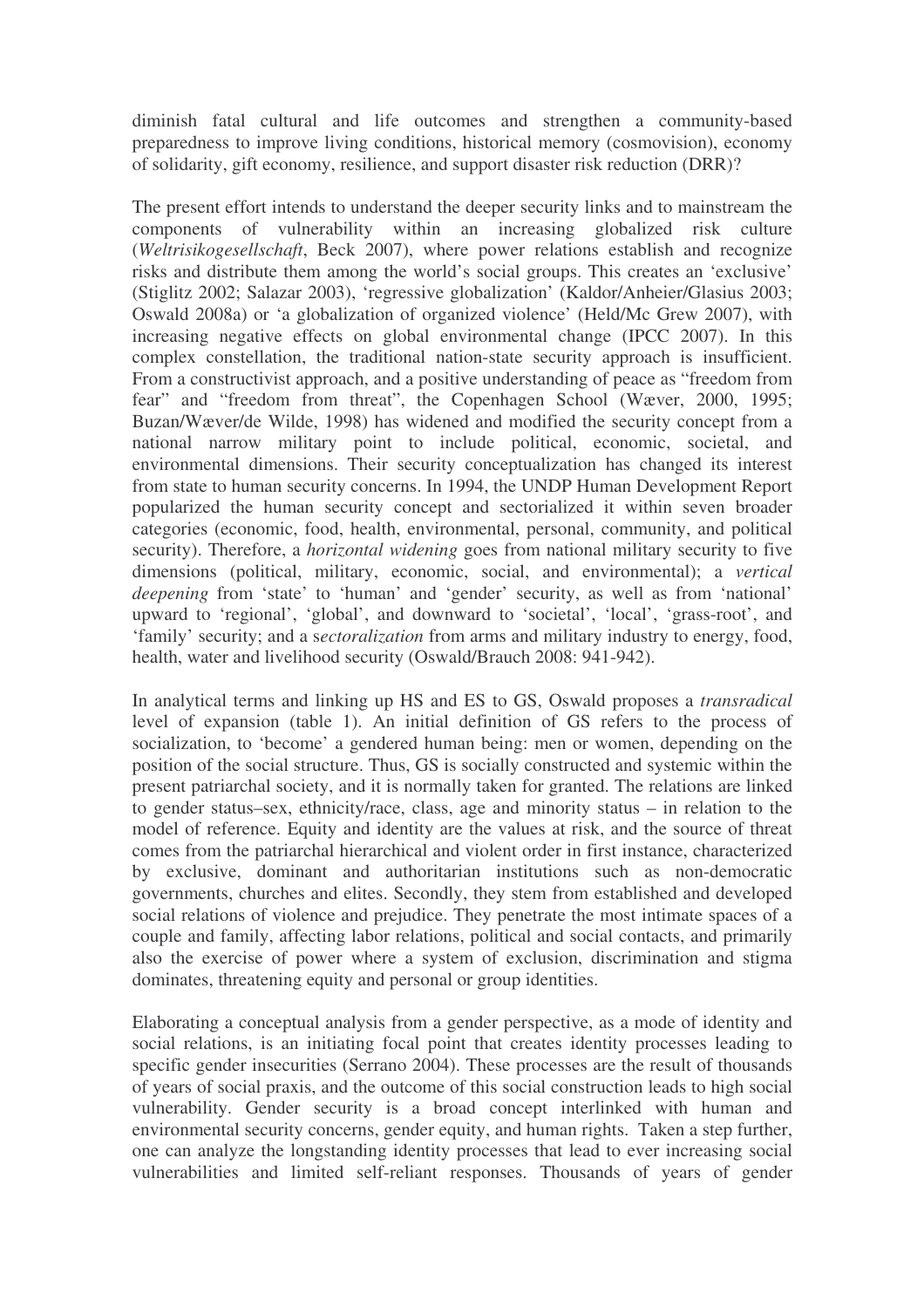discrimination have created social representations resulting in adverse situations and confronting people with extreme living conditions. This active discrimination process should be analyzed, as it reinforces social vulnerability and the personal negative identity-building that creates structural dependency. As a result of the preceding analyses, one may examine how social construction of different representation building blocks can reinforce resilience and reduce social vulnerability. In conclusion, pledging for a widening and deepening understanding of gender security confronts mounting risks and uncertainty, in a world threatened by globalization, global environmental changes (GEC), disasters, marginalization, terrorism, violence, migration, and refugees. HUGE focuses also on a healthy environment and resilience-building for highly vulnerable groups that are able to reduce the impacts of risks associated with hazards (Brauch 2005, 2005a). In hazard prone areas, changes in consciousness, identity, and social representation processes create sustainable elements for bottom-up decisionmaking and resilience-building dynamics, reinforced by social organization and support from NGO's. They enable women and other exposed groups to reinforce their own resilience through a bottom-up organization. If combined with top-down policies, through institution building and specific tools (such as prevention, disaster funds, laws, and norms), they are able to guarantee effective early warning, preventive evacuation, disaster help and reconstruction.

HUGE reorients 'human security' against structural discrimination processes, where specific governmental policies, institution building and legal reinforcements should stimulate political and social participation of women, youth and elders (Jelin 1998; Kaji' 2001) to overcome the 'glass ceiling'. It deepens GS concerns by transforming existing processes of social representation-building and traditional role assignation, and links them up with HS and ES processes. Empiric research during the last years on disasters in different parts of the world (tsunami in the Indian Ocean; earthquakes in Pakistan, Turkey, and Iran; floods in Mozambique; hurricanes in the Gulf of Mexico) has shown that a higher number of the dead and displaced people are women and girls (Ariyabandu/Fonseka 2008; Oswald 2008b). Social vulnerability increases during and after disasters or conflicts, beyond the existing violent conditions in daily life, and further makes them fall victims of human trafficking, rape and sexual exploitation (Perpiñan/Villareal/Oswald 2008).

Thus, social vulnerability<sup>2</sup> in the recovery phase can be reduced. A complex and varied world implies political and cultural diversity that may contribute to nonviolent conflict resolution processes, consequently possibly the reinforcement of peace-building in conflict-prone regions (Ameglio 2007). Aceh and Sri Lanka showed different outcomes after the tsunami impact in the Indian Ocean. In the first case international support after a serious disaster permitted a peace agreement, while in the second case struggle among foreign aid distribution aggravated the existing civil war situation. Thus, HUGE complements the top-down policy approach of official human security understandings (UNDP 1994) by extending the traditional scope of security (*widening*), the actors (also including grass-root perspectives), the referent objects and institutions (*deepening*) and the sectors (*sectorialization*) of security concepts. Since the Rio Earth Summit in 1992, the dangers posed by Global Environmental Change (GEC) – due to anthropogenically induced production and consumption patterns and waste (Dalby 2008)*–* for the survival

<sup>2</sup> Immediate and efficient support for isolated regions affected by social and natural disasters could prevent long-term effects such as famine, violent outbreaks and complex emergencies (Denov 2005).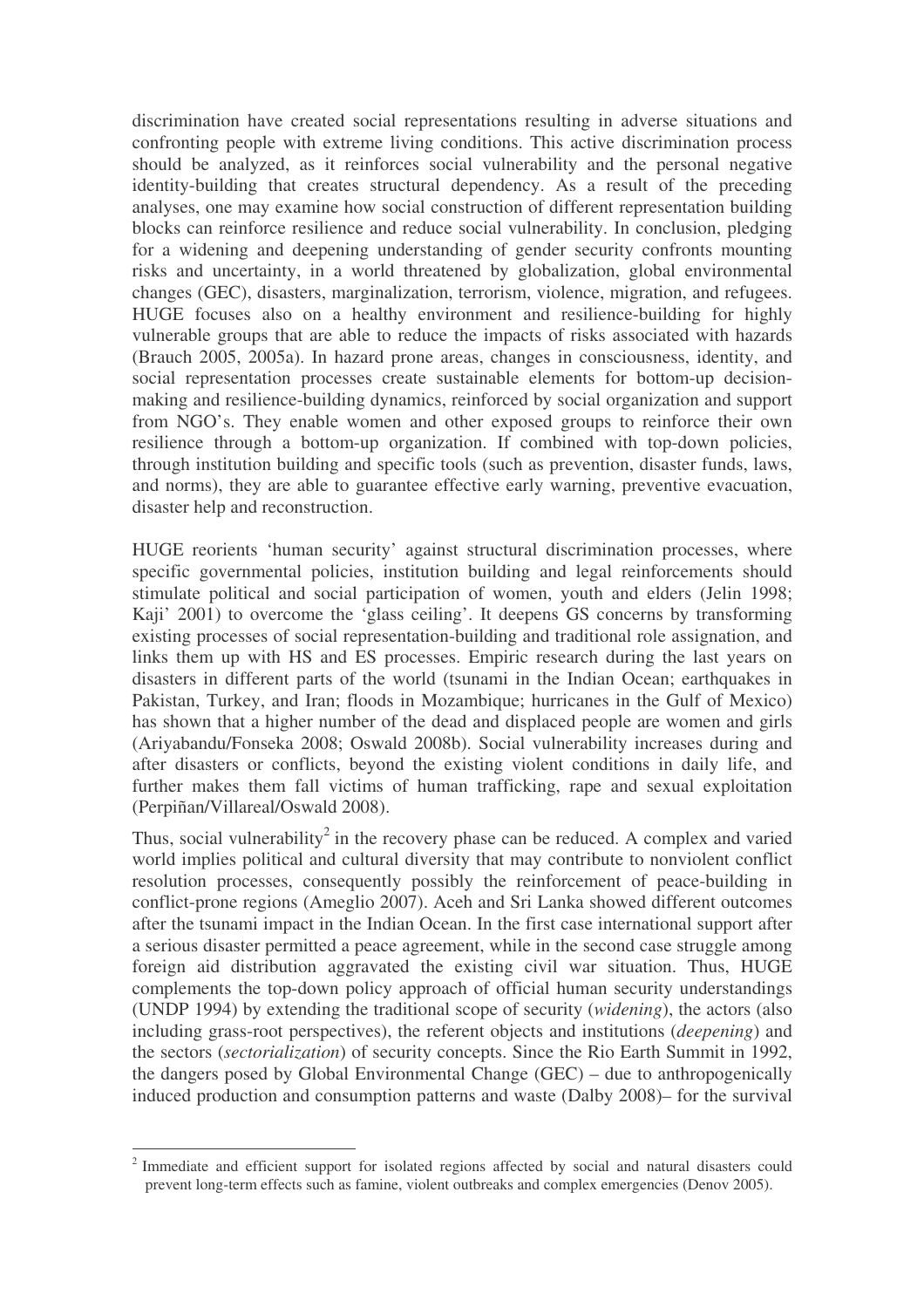of humankind and for global and human security were added to the international political and security agenda.

HUGE links in theoretical terms the social, physical and ideological components of the three concepts and establishes levels of analysis with system and sub-system relations, with a revision of the capacity of the system's consistence by self-regulation. It orients the proposals in direction of a desirable future for everybody, especially for the highly socially vulnerable. On the policy side, horizontal interchange among social movements, organizations and experiences could strengthen the empowerment of the vulnerable and reinforce top-down early warning and disaster prevention. Solidarity with the poorest countries and social groups, financial aid, debt reduction and genuine support for development (Sachs 2005) are pillars for a sustainable peace (Oswald 2008c), able to reduce threats and fears and to strengthen the HUGE perspective.

#### **4. Gender Security, the missed concept in Political Sciences and International Relations**

Most international organizations relate GS with gender equality<sup>3</sup> (UN-IANGWE: Inter-Agency Network on Women and Gender Equality), human security, equity, mainstreaming, empowerment, livelihood, GBV, and gender improvement (Canadian's Perspectives on Security, Conflict and Gender 2003). FAO (2006) defines gender as the promotion of household security, family well-being, planning, production, and many other household and survival activities as a key for food security. Several other definitions emphasize livelihood security, allotting women the responsibility for the well being and survival of the family. Gender, staff security, and safety are developed in the frame of UN peacekeeping and blue helmets, who address specific threats, security norms, and dangers for women during peace-keeping activities.

European security concerns are related to gender perspective starting with a genderinclusive decision-making for peace and justice (Gitti Hentschel, 2006). Revising the literature further, Hillary Ward introduced 'women's security' and linked it to the Canadian understanding of human security, where lacking health security limits freedom from want in daily life. In Asia gender and human security are threatened by the trafficking of women and girls. In most international treaties signed by governments with UN organisms, gender-based violence is mentioned (UNFPA 2002a), especially in critical situations, such as conflicts and wars (UNSC Resolution 1325). Violence and discrimination are seen as the major obstacles for progress in South Asian states and as a gendered entity, the state often tends to marginalize certain groups from decision making and implementing processes. Consequentially, good governance is a key issue for bringing the voice of the poor and neglected to appropriate forums. Greater gender participation would facilitate the expression of ideas, views, and opinions of the people at the local levels, and give governing institutions legitimacy and public support for

<sup>&</sup>lt;sup>3</sup> Gender equality promotes the same application of law. It includes equal opportunities without differences in remuneration for the same work and responsibility. It promotes processes enabling women to surmount the "glass ceiling" which keeps women from gaining access to leading position in businesses, policy and public life. Therefore equality includes also the same political and economic influence, preparing all people to participate in a common development processes. Often diverse forms of human, social, natural, political and cultural capitals are included, enabling all persons, but above all those discriminated, to improve their situation and to bring its positive efforts for society. Thus multiple researchers speak of different feminist behaviors and a new masculinity (Jiménez/Tena 2007), where thousands of years of patriarchy are overcome in favor of greater equity in the present and future society.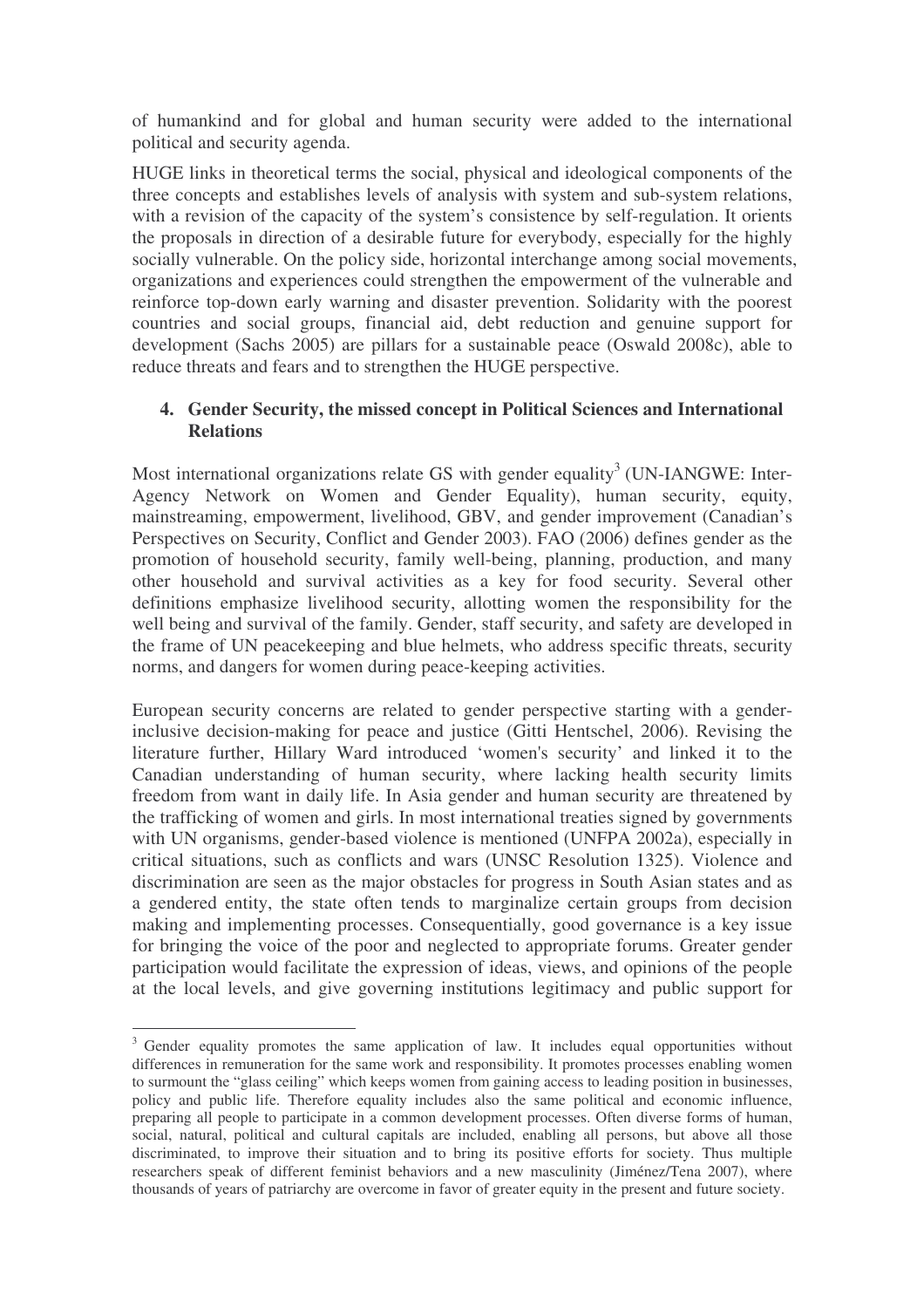common work (www.rcss.org/gender\_security\_report.doc) and sustainable development processes. Marsha Henry (2007) from India stresses women's reproductive decisionmaking ability in her analysis and the involvement of women in peacekeeping missions. Rape is treated as a security issue in South Africa (Muthien/Combrinck 2003; Muthien/Taylor 2002) and international organizations are promoting specific support for disenfranchised women (UNFPA 2004).

The Millennium Development Goals (MDG 2000) recorded the key demands from Beijing and included the improvement of maternal health and the combat of infectious and vector transmitted illnesses (see Box 2), which have increased due to GEC. UNFPA (2002a) focuses on gender equality and reproductive health to avoid new cases of HIV-AIDS, undesired pregnancy, abortion, female feticide, feminicidios, and intra-familiar violence.

IFAD (2005) recognized that women are faced with three sets of pressures:

*external pressures:* vulnerabilities caused by the macro policies, with which individual units of poor and powerless women are unable to deal (i.e., with regard to food supply); *internal pressures:* challenges from within extended households in the form of traditional power hierarchies, be they patriarchy, caste or religious norms, apart from practices such as alcoholism or indigenous rituals (the allocating process); *given variables:* the entitlement base.

Along with pressures among these three alternating processes, women operate also from an initial resource bundle or entitlement of at least six variables:

a. productive assets (land, forests, livestock, seeds, food, markets);

b. non-productive assets (jewelry, real estate, furniture, savings, etc.);

c. human capital (empowerment, literacy, household labor power, age, caste, children, resilience-building, preventive DRR, and post-disaster resilience)

d. income and employment (livelihood base, type of employment, resource base, types of income from agriculture, micro-enterprises, wage work, migration);

e. social claims, such as the public distribution system, struggles for public services, communitarian kitchen, school breakfast, mid-day meals, subsidies, or extension support;

f. community claims in the form of traditional practices supporting individuals and families, such as the sharing of cereals, meat, foods or other forms of support, exchange, and barter systems that are based on reciprocity and can be considered entitlements (N. Azad, IFAD 2007).

Military bases, war and conflicts not only create high vulnerability for women (Reardon 1985), but warfare is increasingly transforming the body of women into a battle field (Ren/Johnson 2002, Afriquenligne, 24 August 2007 about sexual violence in D.R. Congo). Also, in daily life, gender violence exists and is generally accepted in society. Organizations within the United Nations systems that collect data (UNSC Resolution 1325 4 ; UNIFEM 2007; FAO 2002, 2005a, 2006) have confirmed that violence against women and girls is the most recurrent on Earth (Riviere/Cominges 2001). Each third woman in the world is being beaten and each fifth is being sexually harassed or violated (UN 2006). This violence against women includes 20 million abortions where 78,000 women die each year; 80 million women get pregnant against their will each year; 2

<sup>4</sup> See: United Nations Security Council Resolution 1325 on "Women, Peace and Security"; at: <http://www.un.org/ events/res\_1325e.pdf> and: < http://www.peacewomen.org/un/sc/1325.html>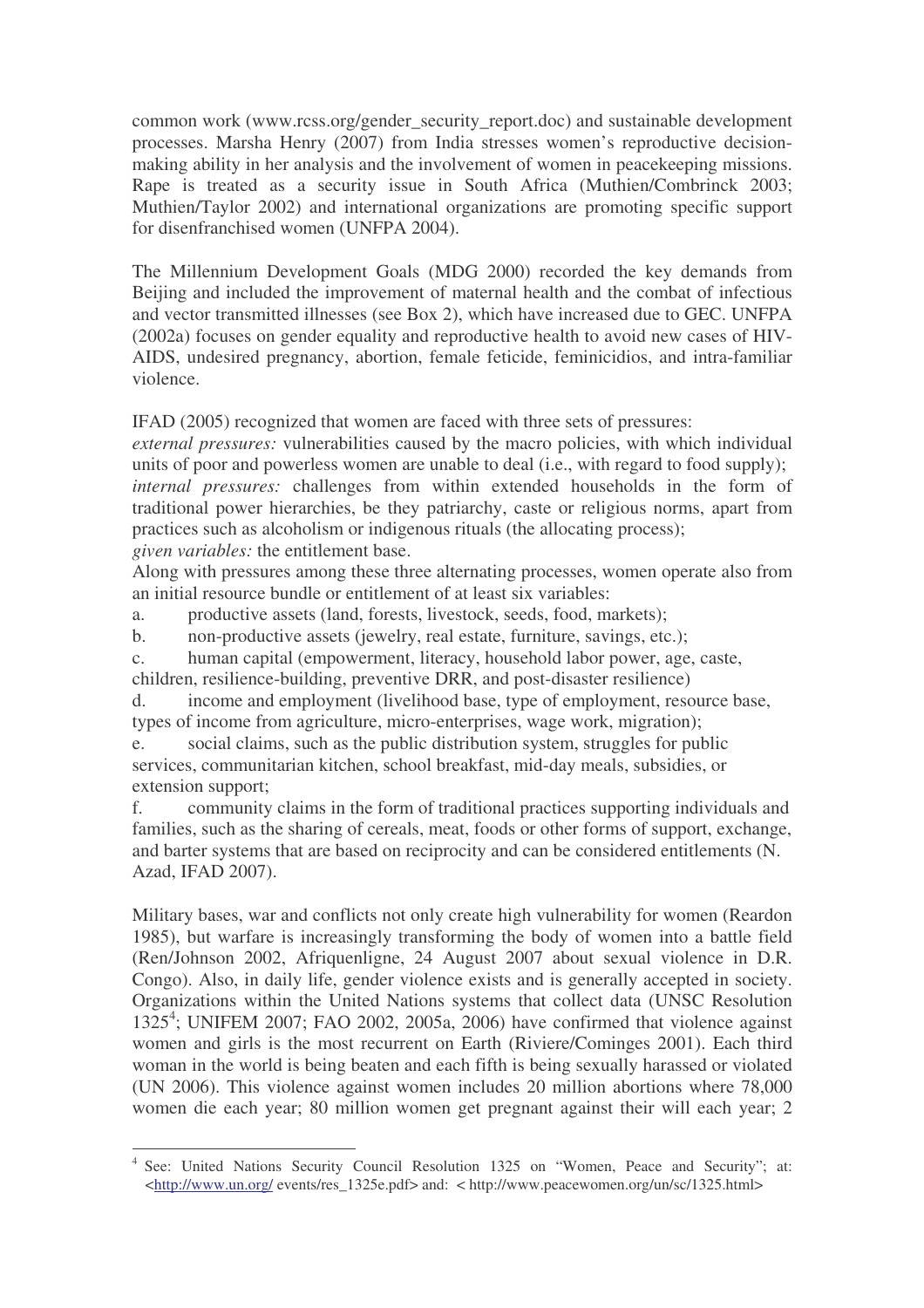million women are affected by HIV/AIDS (Muthien/Combrinck 2003); 60 million girls do not live due to gender-selective abortions, infanticide or negligence; 2 million girls are forced to sex traffic; 130 million girls suffer from genital mutilation and 4 million girls are sold each year as slaves, for marriage or prostitution (UNFPA 2002, 2002a). Sen (1990) speaks of about 100 millions missing girls.

Normally, this violent behavior occurs within the household. However, in research surveys, men who were responsible for committing these crimes have claimed innocence. They declared men from other cultural backgrounds, different regions and lower social classes as guilty of these crimes. These offences that are usually not reported by affected women and their families are not punished by the traditional system of justice. Intra-familiar violence is often not yet recognized as an aggression, much less as a legal issue, because it is taken for granted from a male perspective (Meyers 1997). In addition, most countries in the South still lack laws against this type of violence, and even if they exist, they are not being enforced by male judges or due to a patriarchal practice of law and power exercises.

Thus, gender security (GS) is normally taken for granted, socially identified and represented within society. During millennia, society as a whole has forgotten that gender relations were socially constructed and reinforced through habits, ideology and political systems. The world has been organized for at least five thousand years based on patriarchal patterns, where the male gender (the strong sex) dominates the female (the weak sex), creating inequity, exclusion, violence and submission. Nobody is born as a man or woman; everybody is born with a body which acquires a generic significance in this world (De Beauvoir 1949; Lamas 2002, 1996). From early childhood on gender is socialized (Lloyd/Duveen, 1992; Piaget 1950) and consolidated during personal life history. Family structures, schools, work and clubs are organized to subsume gender identities into daily life, avoiding that gender discrimination becomes visibilized and combated.

The background of most of these violent behaviors concerning gender discrimination is related to lack of power. It refers to constructed treatment based on sex and social vulnerability, including diverse connotations of values which change among cultural and social contexts. Power can only be exercised with permission of the dominant group (the father, husband, brother or boss). Nevertheless, in most societies a married woman's civil identity is now camouflaged by her husband's, and her assets and property are transferred to her husband. The main control of material goods remains in the hands of men who decide on money, property, productive activities, inheritance and gifts. If women try to transgress the assigned social and family roles, they are exposed to interfamilial and social violence. But gender insecurity is often not perceived as such, due to the existing interdependence between patriarchy and female submission, which are anchored by personal identity processes (carer) and objectified by social roles that have been induced and trained during millennia. As a result of this longstanding process, female identity gets "morally and socially obliged" to care for the others as her process of socialized self-identification.

Women's subjectivity is constituted in the pedagogy of gender to care about others, to maintain land nourish life, from the intimate space through affective reproduction and the erotic one… In this function of caring for others with their affections, we can find the sense of our existence: the mother when she is breast-feeding; the lover when she makes love. These facts permit the affirmation in the field of identity (Lagarde 1990: 192).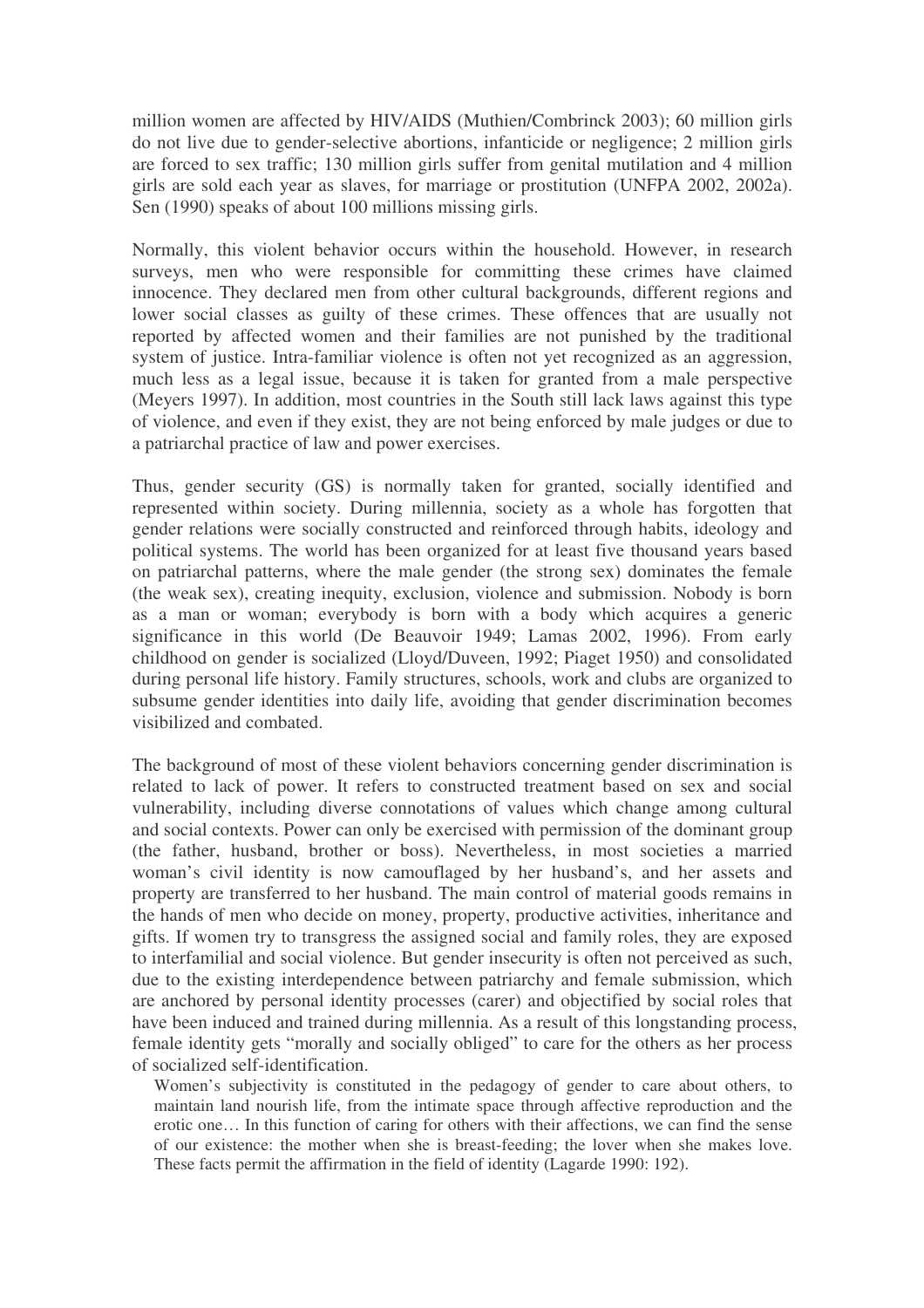Without doubt, gender is socially constructed and the axis of classification is linked to genital difference (sexual dimorphism: female-male), facts that permits a biological explanation of social representations of gender, deeper rooting the mechanisms of distinction, and with them, the processes of discrimination. This process is criticized as a biosocial-cultural construction. As the relationship between men and women implies complex interlinks (Jiménez/Tena 2007) and relates to human and societal security (Wæver 2008a), threats are not always perceived as purely confrontational.

In theoretical terms, GS is a complex concept developing slowly in social and gender sciences. Betty Reardon (1985) was among the first who related gender perspectives to security concerns, peace-building and peace education. She traced back the root causes of gender-related violence to occidental masculine behavior, military and colonial consolidation, and its institutions and organization-building. The UN Security Council referred to GS in Resolution UNSC 1325 separately to 'gender, security, and human rights'. Tasneem, Jayawardena. Shrestha, Siddiq, Quddusi, Bhatt and Anarkoly (2007) related it to social security issues and they work to ensure groups'rights enhancement to maintain sustainable living conditions. Several UN agencies have focused on livelihood, well-being and food security (UNESCO 2002, 2003; UNDP 1994, 2007; UNEP 2007; UNFPA 2002, 2004; UN 2006; USSD 2005; UNMP 2005).

Key elements point to the economic security of women with regards to property rights, education and training, equal access to paid work regardless of ethnic, religious, and caste differences, and the encouragement of small scale business and economy of solidarity within local areas (Beijing Conference 1995). Furthermore, IFAD (2005) found that women face external and internal pressures<sup>5</sup>. In Latin America first, and later in South Asia, gender security has improved with survival strategies to combat household marginalization. Later, sustainable resource management and environmental concerns were added (Agarwal 1992). Hoogensen (2005: 1) argued that "global gender perspectives can in many respects transcend the constructed barriers and stereotypes between the Global North and South, thereby reducing if not eliminating the hierarchical and unequal relationships that have often been a result of human security efforts"

As a result of this hierarchical thinking in the international arena, security threats are still narrowly defined in a military and nation-state ideology. Not only does modern war-ideology consider 99% of civilian deaths in the Iraq war 'collateral damages,' but the *demonization* and black-white thinking also induce dehumanizing processes. In these cases human, gender, and environmental security concerns are excluded from this narrow security agenda.

Religions in East and West are strongly reinforcing existing gender differences and power gaps (Oswald 2008d); similar to the division of gender, religious roles and norms are also socially constructed. They can be changed, whenever the world has been organized for millennia along gender lines (Urrutia 2002), able to create a complex and partly unconscious process of gender identity. This creates security challenges in a

<sup>5</sup> External vulnerabilities are caused by macro policies, with which individual units of poor and powerless women are unable to deal (i.e. with regard to food supply) and the internal are challenges from within extended households in the form of traditional power hierarchies, be they patriarchy, caste or religious norms, apart from practices such as alcoholism or indigenous rituals (the allocating process).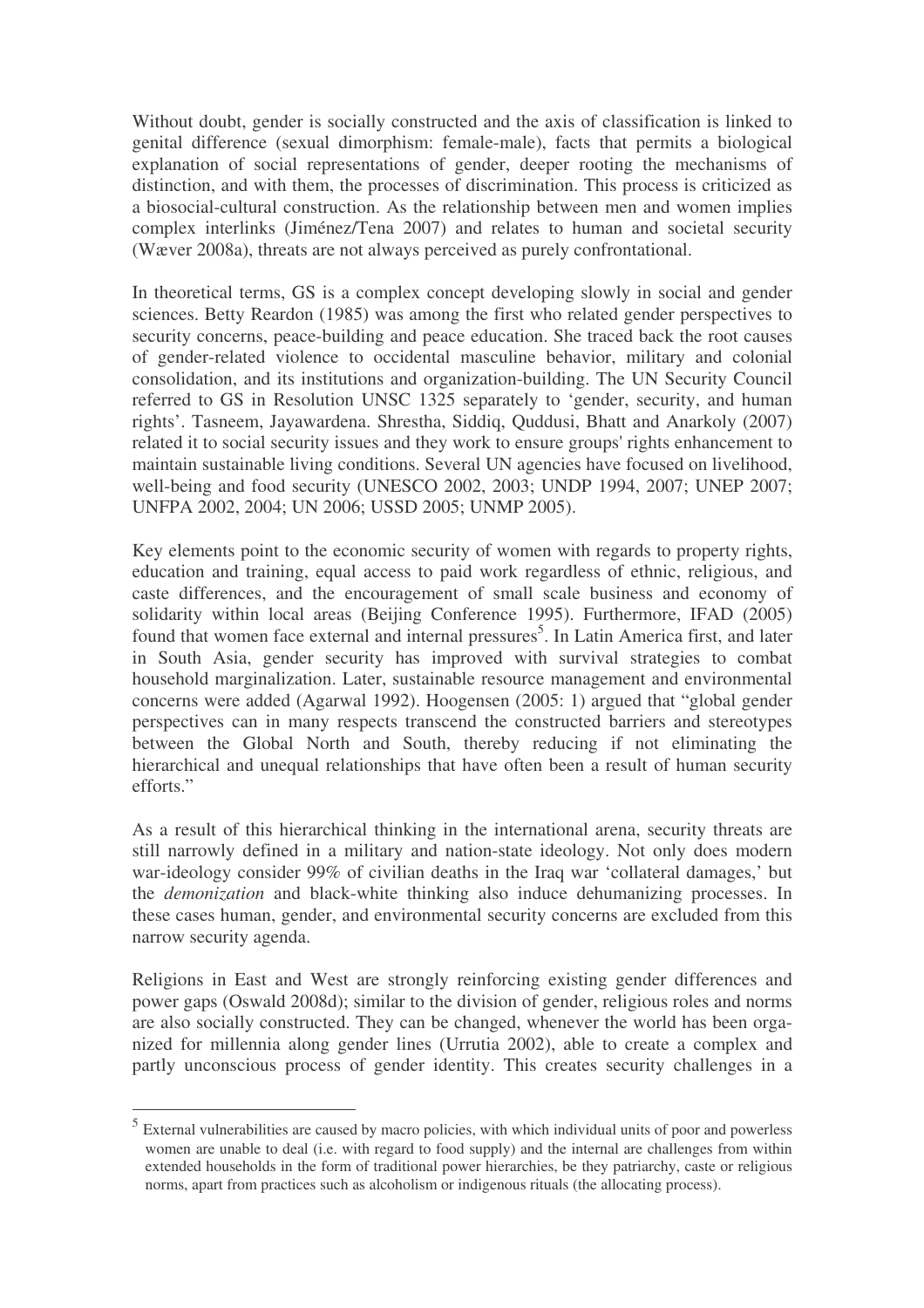wider sense, where communities and social groups have a legitimate right to achieve their own security based on the identity "trickling up to (that) of the policymakers" (Hoogensen/ Rottern 2004: 169). Worldwide, the results are GBV, social differences, exclusion and discrimination between genders, similar to the gap between rich and poor, classes and castes. Both are creating long-standing insecurities. Empirical evidence is the worldwide differences in gender equity indicators, they are worse in countries with low economic development (Table 2)

| Gender Equity Indicator<br>Country                                                                       |                | Worldwide Highest Countries |       |                            | Year |
|----------------------------------------------------------------------------------------------------------|----------------|-----------------------------|-------|----------------------------|------|
|                                                                                                          |                | Average                     |       | Country Reporting Reported |      |
| Ratio of girls to boys in primary education                                                              | 0.63           | 0.95                        | 1.03  | 163                        | 2001 |
| Ratio of girls to boys in secondary education                                                            | 0.46           | 0.69                        | 1.39  | 144                        | 2001 |
| Ratio of girls to boys in tertiary education                                                             | 0.15           | 1.13                        | 3.36  | 116                        | 2001 |
| Ratio of literate women to literate men                                                                  | 0.42           | 0.93                        | 1.09  | 123                        | 2004 |
| Women's share in salaried office employment $(\%)$                                                       | 6.1            | 40.26                       | 55.9  | 136                        | 2003 |
| National parliament seats held by women $(\%)$                                                           | $\overline{0}$ | 14.43                       | 49    | 182                        | 2005 |
| U.N. Gender Equity Index (combined male-female<br>parity in economic, political, and resource decisions) | 0.123          | 0.551                       | 0.908 | 78                         | 2003 |

**Source:** United Nations Statistics Division (UNSD), 2005 http://unstats.un.org/unsd/ demographic/products/indwm/ww2005/tab4b.htm

Given this complexity, 'gender security' is understood in this article in a broader sense. It corresponds to the agenda of human and political emancipation, and it tries also to overcome Western middle-class feminism. Gender security includes culture and space as integral parts of the cosmovision, which can be re-appropriated by powerless people (e.g. Domitila, a poor indigenous woman in the mining region in Bolivia, Viezzer 1977).

Within this theoretical background Mary Caprioli (2004) used 'women's security' to demonstrate how democracy and human rights apparent to be gender neutral and therefore, their application reinforces existing gender biases. Because there still exists a lack of indicators for women's security, she proposes to measure personal and health security (fertility rate, gender violence, rape, and percentages of births attended by health staffs); economic and political security (economic inequality, political inequality of women in legislatures, policy, underemployment, salaries and job structure); social and cultural security (education, illiteracy, structural violence i.e., poverty levels); and human rights and democracy indicators (Personal Integrity Rights, polity type, executive recruitment, and democracy). She concludes that gender bias exists in all these variables and so called gender-neutral human rights that promote unequal freedoms and rights for women, increasing the existing gender gap.

Genevieve Vaughan (1997) approached GS in a different way. She deconstructed postmodern feminism and defined women's free labor for child rearing and at home as 'gift economy'. This free gift is related to maternal thinking (Ruddick 1995) or mothering (Chodorow 1978), producing collective social changes, which go beyond the 'exchange paradigm' in a free-market society. "Exchange puts the ego first and allows it to grow and develop in ways that emphasize me-first competitive and hierarchical behavior patterns…What we need to do is validate the one connected with women, causing a basic shift in the values by which we direct our lives and policies" (Vaughan 2004: 11). Thus, the invisible, considered as being without value have to be valuated.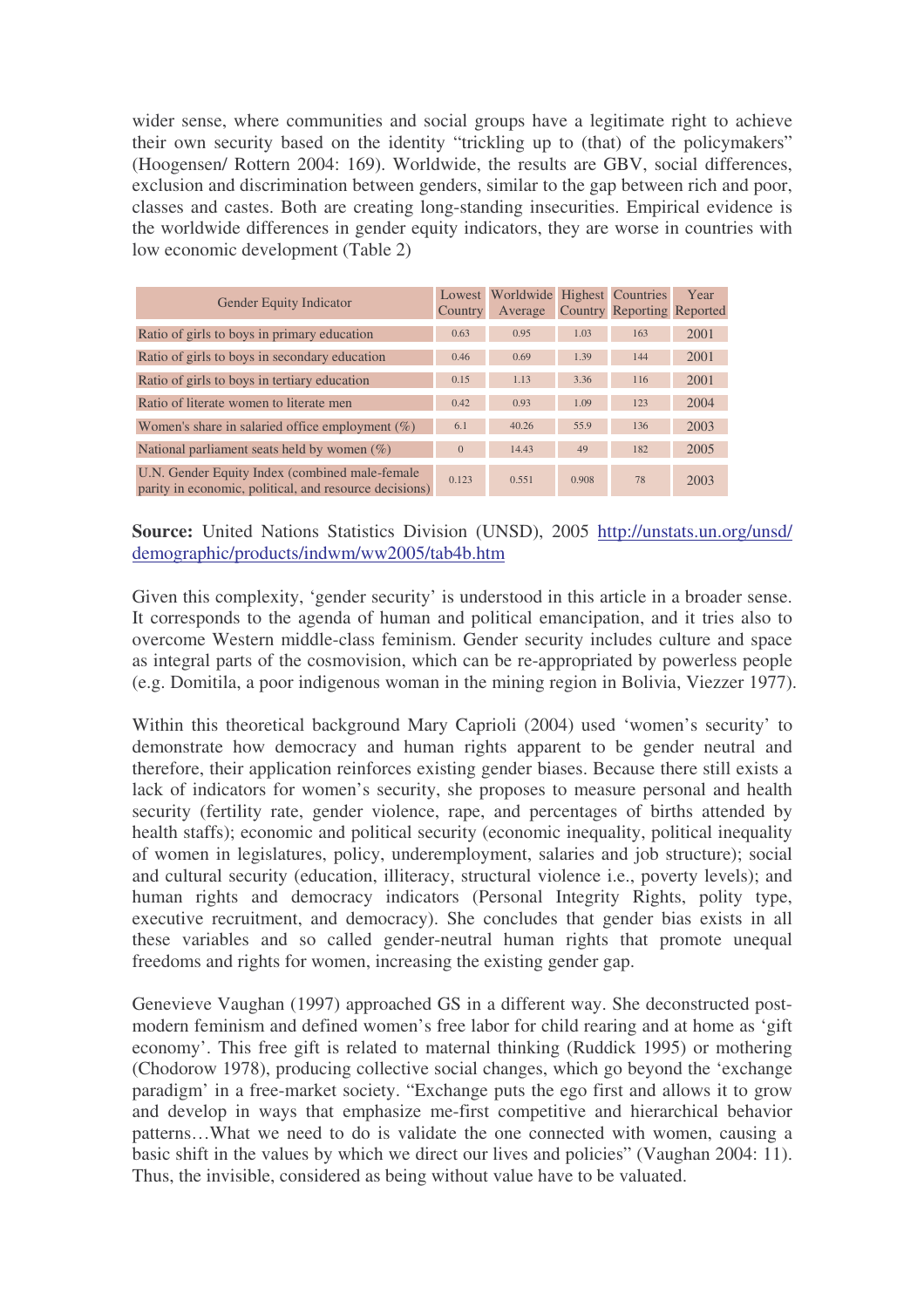There is a second triggering process related to the exchange paradigm. Markets are creating artificial scarcity to revaluate goods and services. Usually, this scarcity is artificially created in order to maintain control and increase power, but simultaneously it induces processes of depredation in social and environmental terms. This scarcity is increased by wasted resources, invested in armament<sup>6</sup>. Thus, the gift agenda implies to liberate "everyone – women, children and men – from patriarchy without destroying the human being who are its carriers and the planet where they live" (Vaughan 1997: 23). By this intentionality of giving, caretaking is more important than the objectivity of an account, satisfying the constant social communicative needs, where reality is represented and reinterpreted without competitiveness, transforming the *homo sapiens* into a *homo donans*. The gift-economy visualizes also the invisible passivity and receptivity of women not as a mechanical concatenation, but as a creative process, where equal exchanges are not only self-reflecting, but also self-validated by reciprocity. These processes change the dominant system of existing social representations by creating new identities, increasing GS and reducing violence and exclusion.

### **5. Some Conclusions**

Bringing together human, environmental and gender security (HUGE) with peacebuilding and risk reduction the concept of the "Anthropocene suggests the interconnection of human and ecological matters (which) needs to be understood in a way that transcends the divisions between the natural and the human that have structured thinking about security and especially identity since the emergence of modernity. We are not on Earth; we are part of an ecosystem we are changing." (Dalby 2008; Dalby/Brauch/Oswald 2008).

The positive outcomes of these processes create larger 'freedom from fear', 'from want' and 'from hazard impacts', consolidating peaceful behaviors that are creatively supported by active and equal participation of women (Kameri-Mbote/Anyango Oduor 2008) and children (UNICEF 2000), bringing new energy to decentralized developing models that can consolidate nonviolent daily interactions. Emerging conflicts get resolved through negotiation and conciliation; where the vulnerable receive an opportunity to express their concerns and the solutions are proposed in equal terms, offering the conflicting parts a win-win opportunity.

Physical and structural violence is inherent in the present highly competitive freemarket system and its current mechanisms of regressive globalization. The Socialist utopia was destroyed by a repressive and bureaucratic communist regime in the URSS. Which utopia is left to develop ethic principles, communitarian responsibility, gender visibilization and environmentally sustainable development? How could a 'post-modern democracy be consolidated, based on consensus', with equity, real citizen representation and quality of life? Violence and discriminative processes limit the bottom-up empowerment of women and other vulnerable groups; therefore, insensible governmental behavior provides a forum for voicing the concerns of the disempowered, including bad governance. To overcome this structural misbalance in GS, a complex

<sup>&</sup>lt;sup>6</sup> Only 17 billion USD would feed everybody in the world during a year. The same amount is spent on the military in one week, a typical example of waste that creates artificial scarcity. Further, gift giving by big 'exchange-ego' in the form of aid from industrialized countries to developing ones is not functioning, due to the strings imposed by the donors and their underlying interests, which often pauperize poor countries even further.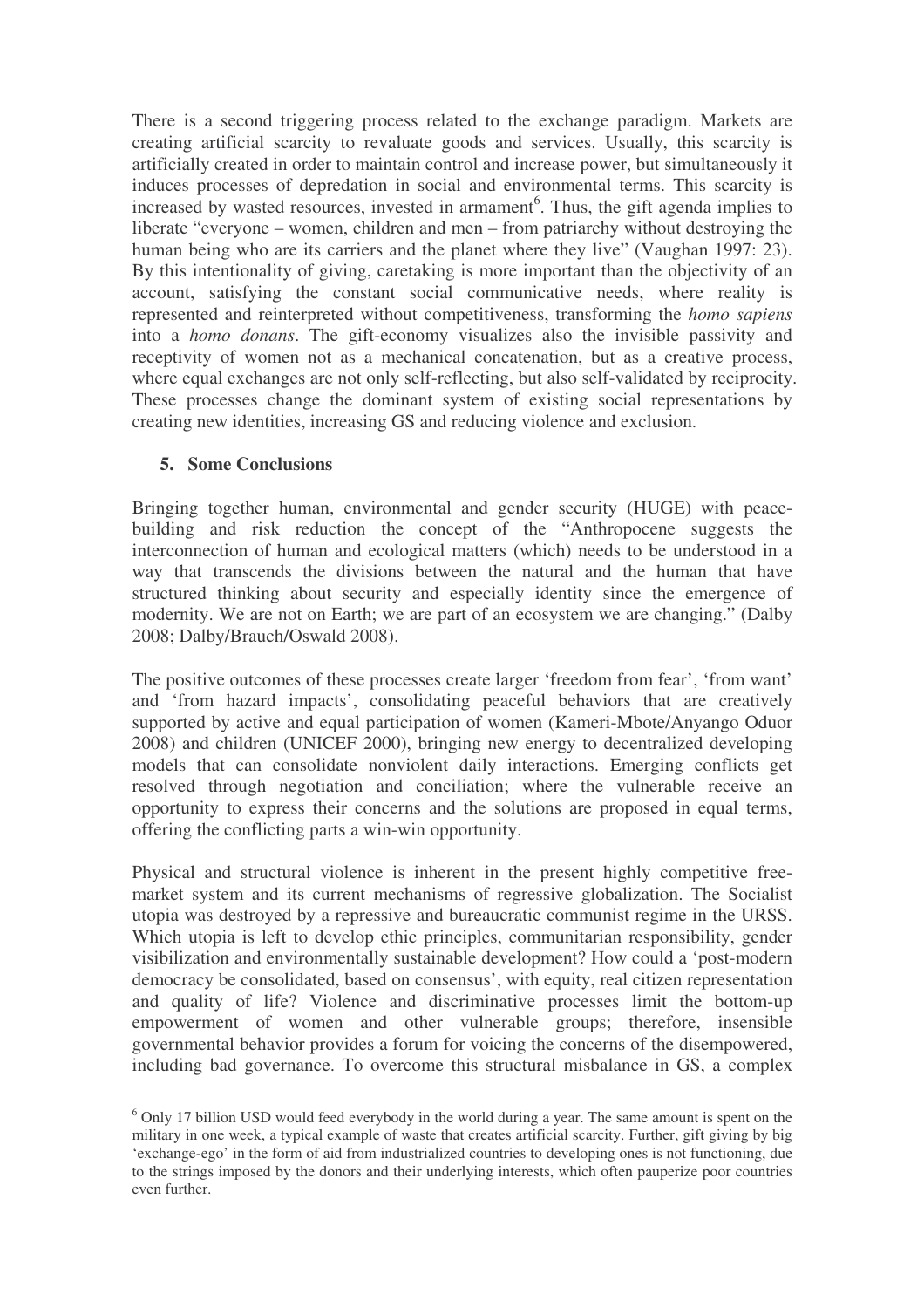strategy is required, where official governmental activities are combined with education. Beside this top-down and official vision of equality and greater female participation in public affairs, there is also the bottom-up approach, where women get empowered in their daily activities, frequently developing survival strategies, gift economy and microbusinesses (Oswald 2008e). They get organized and are able to resolve their daily sustain by training, often through cooperation, solidarity and collective activities.

The confluence and diversity of these different strategies, ideological and political struggles and activities share common basic ethical principles such as plurality, diversity, equity, justice, sustainability and social equality. Alternative social groups dream about a globalization with a human face ("another world is possible"), social integration, gender equity, peace-building, nonviolent conflict resolution, and environmental care and risk reduction. Within their organizations, they have maintained flexible structures and alliances, avoiding imposition of homogenizing ideas and hegemonic strategies of struggle, such as co-optation processes and male power hierarchies within global organization (Oswald 2008). The history of wars, violence, domination and destruction has led to poverty and death; can a HUGE security in a diverse, just, equitable and sustainable co-existence word guarantee a different civilization?

#### **6. Bibliography**

- Afriquenligne, 24 August 2007: 5,000 sexual violence cases reported in DR Congo, http://www.afriquenligne.fr/news/daily\_news/5,000\_sexual\_violence\_cases\_rep
- Agarwal, Bina, 1992: "The Gender and Environment Debate: Lessons from India", *Feminist Studies,* 18,1 (Spring): 119-125.
- Ameglio, Pietro, 2007: "Civil Resistance and Nonviolence", in: Úrsula Oswald Spring (ed.). *International Security, Peace, Development, and Environment, Encyclopedia on Life Support System/UNESCO*, Oxford University Press, Oxford, U.K., internet: www.eolls.edu
- Ariyabandu, Madhavi Malalgoda and Dilrukshi Fonseka, 2008: "Do Disasters Discriminate? A Human Security Analysis of the Tsunami Impacts in India, Sri Lanka and Kashmir Earthquake", in: Hans Günter Brauch et al. (eds.). *Coping with Global Environmental Change, Disasters and Security, Threats, Challenges, Vulnerabilities and Risks,* Springer Verlag, Heidelberg, Germany (in press).
- Azad, N., 2007: *Engendered Mobilization, the Key to Livelihood Security: IFAD's Experience in South Asia by IFAD,* updatd 15 March 2007, http://www.ifad.org/hfs/thematic/southasia/south\_2.htm
- Beck, Ulrich, 2007: *Weltrisikogesellschaft*, Surkamp, Frankfurt a.M., Germany
- Birkman, Jörn, Nishara Fernando and Siri Hettige, 2006: "Measuring vulnerability in Sri Lanka at the local level", in: Jörn Birkman (ed.), *Measuring vulnerability to natural hazards. Towards disaster resilient societies,* United Nations University Press, Tokyo, Japan: 329-356
- Boltvinik, Julio; Enrique, Hernández Laos, 1999: *Pobreza y distribución del ingreso en México* (Mexico, D.F.: Siglo XXI Eds.).
- Brauch, Hans Günter, 2005: *Environment and Human Security*, InterSecTions 2 (Bonn: UNU-EHS).
- Brauch, Hans Günter, 2005a: *Threats, challenges, vulnerabilities and risks of environmental and human security,* UNU-EHS, Source 1 (Bonn: UNU-EHS).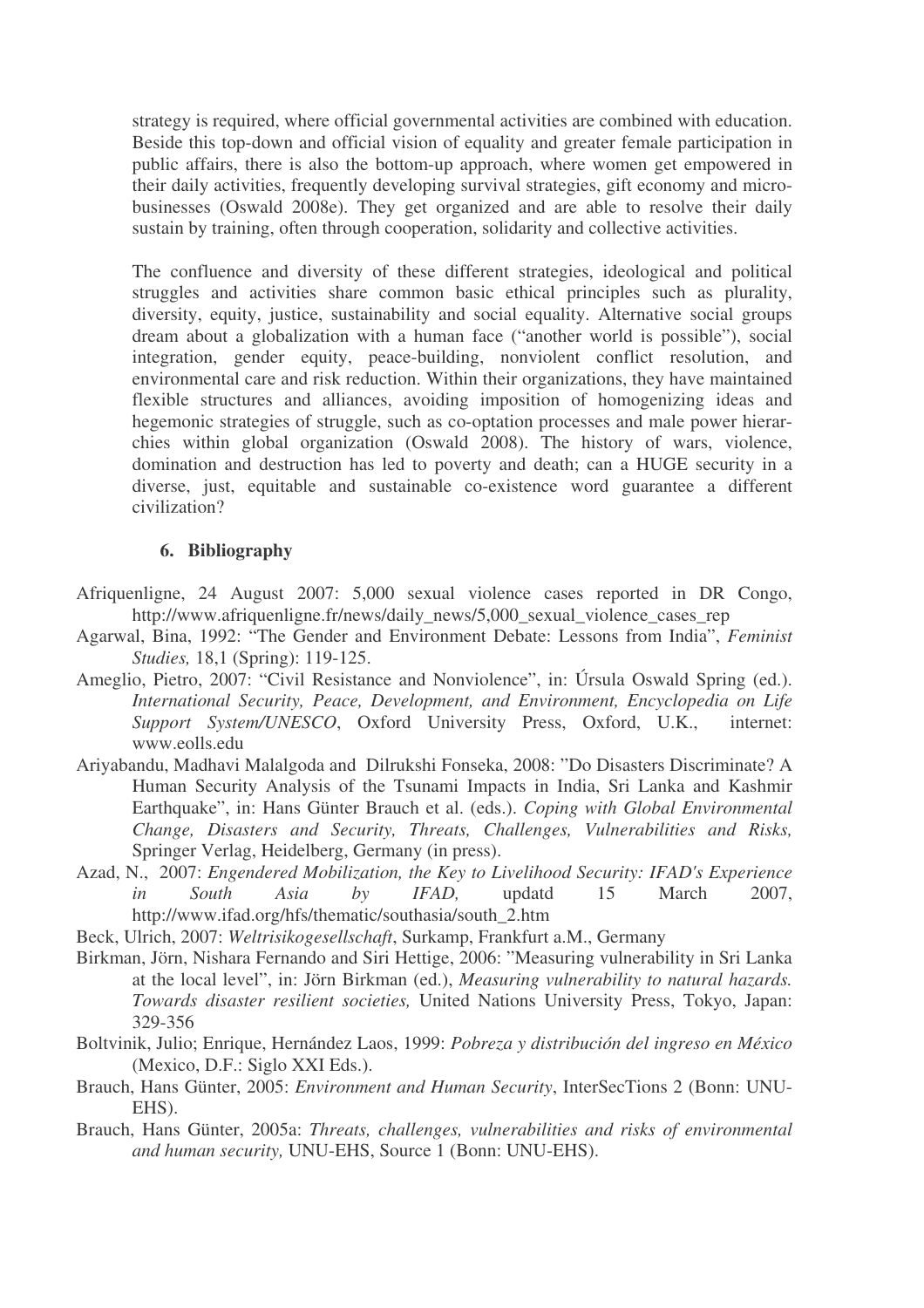- Brauch, Hans Günter, 2007: "Four Phases of Research on Environment and Security", in: Oswald Spring, Úrsula (Ed.), *Encyclopaedia of Life Support System* (Oxford: Oxford-EOLSS Publisher), vol. 39; at: <http://www. eolss.net/E1-39B-toc.aspx>.
- Brauch, Hans Günter, 2008: "Introduction: Globalization and Environmental Challenges: Reconceptualizing Security in the 21<sup>st</sup> Century", in: Brauch, Hans Günter; Oswald Spring, Úrsula; Mesjasz, Czeslaw; Grin, John; Dunay, Pal; Behera, Navnita Chadha; Chourou, Béchir; Kameri-Mbote, Patricia; Liotta, P.H. (Eds.): *Globalization and Environmental Challenges: Reconceptualizing Security in the 21 st Century.* Hexagon Series on Human and Environmental Security and Peace, vol. 3 (Berlin – Heidelberg – New York: Springer-Verlag): 27-43.
- Buzan, Barry; Wæver, Ole; de Wilde, Jaap, 1998: *Security. A New Framework for Analysis* (Boulder: Rienner).
- Canadian's Perspectives on Security, Conflict and Gender 2003)
- Caprioli, Mary (2004). "Democracy and Human Rights versus Women's Security: A Contradition?" *Security Dialogue* 35(4), December: 411-428
- CEPAL, 2007: *Panorama Social de América Latina* (Santiago de Chile: CEPAL).
- Dalby, Simon, 2008 : "Security and Environmental Linkages Revisited", in: Brauch, Hans Günter; Oswald Spring, Úrsula; Mesjasz, Czeslaw; Grin, John; Dunay, Pal; Behera, Navnita Chadha; Chourou, Béchir; Kameri-Mbote, Patricia; Liotta, P.H. (Eds.): *Globalization and Environmental Challenges: Reconceptualizing Security in the 21 st Century.* Hexagon Series on Human and Environmental Security and Peace, vol. 3 (Berlin – Heidelberg – New York: Springer-Verlag): 165-172.
- Dalby, Simon; Brauch, Hans Günter; Oswald Spring, Úrsula, 2008: "Towards a Fourth Phase of Environmental Security", in: Brauch, Hans Günter; Grin, John; Mesjasz, Czeslaw; Krummenacher, Heinz; Chadha Behera, Navnita; Chourou, Béchir; Oswald Spring, Ursula; Kameri-Mbote, Patricia (Eds.): *Facing Global Environmental Change: Environmental, Human, Energy, Food, Health and Water Security Concepts*. Hexagon Series on Human and Environmental Security and Peace, vol. 4 (Berlin: Springer-Verlag, 2008), i.p.
- De Beauvoir, Simone, 1949; 1997: *The Second Sex,* Vintage, New York, USA
- FAO [Food and Agricultural Organization of the UN], 2002: *Shifting Burdens: Gender and Agrarian Change under Neoliberalism* (Rome: FAO).
- FAO [Food and Agricultural Organization of the UN], 2005a: *FAO and the challenge of the Millennium Development Goals: the road ahead* (Rome: FAO); at: *<*www.fao.org/mdg/documents.asp>.
- FAO [Food and Agricultural Organization of the UN], 2006: *Gender and Agrobiodiversity* (Rome: FAO).
- Held, David and Anthony McGrew(eds.), 2007: *Globalization Theory: approaches and controversies*, Polity Press, Cambridge, UK
- Henry, Marsha, 2007: "Gender, security and development ", *Conflict, Security & Development* 7(1), April: 61 - 84
- Hentschel, Gitti, 2006: Gender Justice in Peace and Security Politics. Feminist Approach and Perspectives in the 21. Century, *Frauensicherheitsrat,* http://www.glowboell.de/media/de/txt\_rubrik\_3/gender\_justice.pdf
- Hoogensen, Gunhild, 2005: Gender and Human Security: Transcending the North/South divide *Paper presented at the annual meeting of the International Studies Association, Hilton Hawaiian Village, Honolulu, Hawaii*, Mar 05, 2005 *Online* <http://www.allacademic.com/meta/p70052\_index.html>. 2006-10-05
- Hoogensen, Gunhild and Sevein Vigeland Rottem, 2004: Gender Identity and the Subject of Security", *Security Dialogue* 35(2), June: 155-171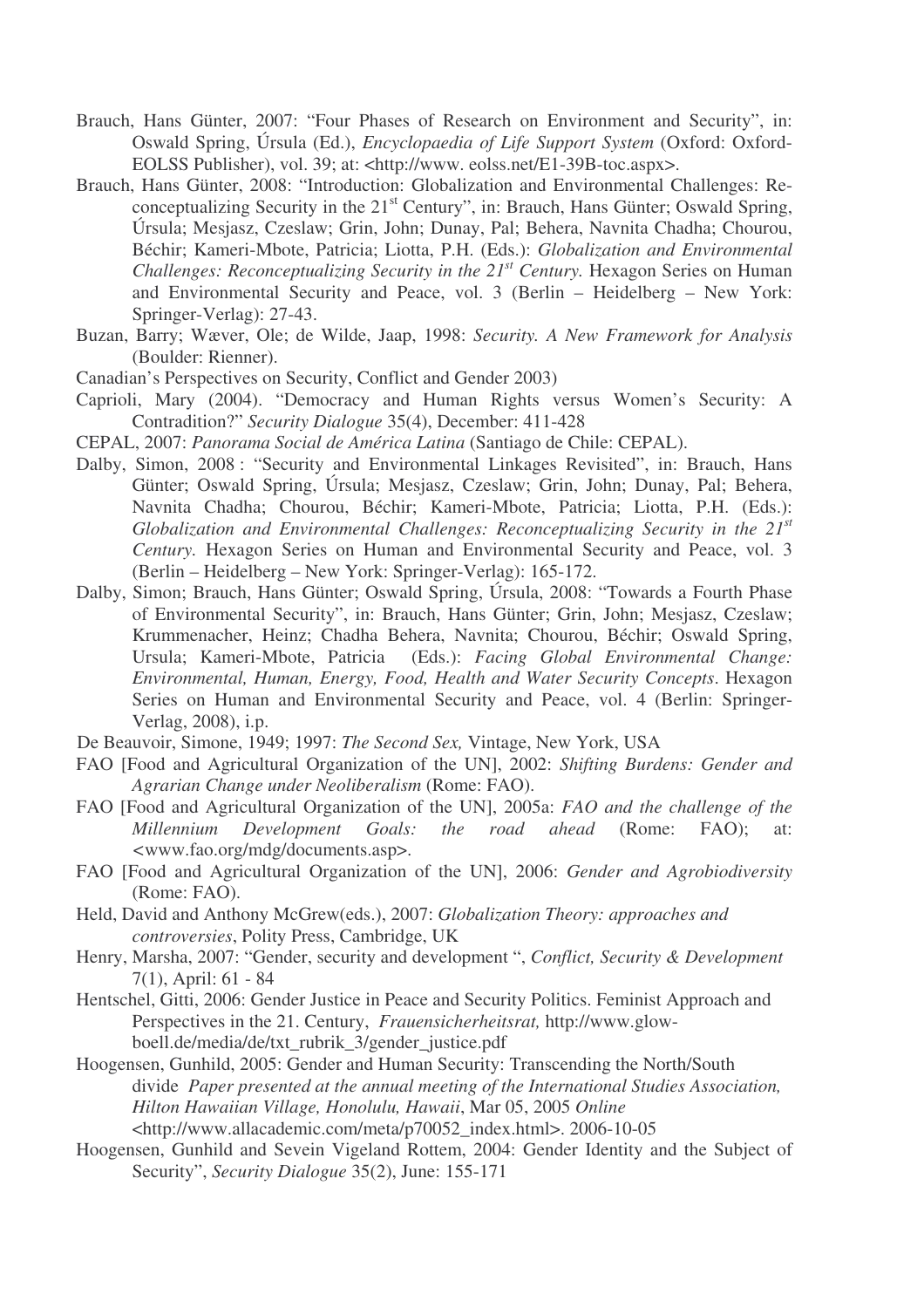- IFAD, 2005: "Engendered Mobilization, the Key to Livelihood Security: IFAD's Experience in South Asia (updated 15 March 2007)"; at: <http://www.ifad.org/gender/thematic/southasia/south\_2.htm>.
- IPCC, 2007: *Climate Change 2007: The Physical Science Basis* (Geneva: IPCC).
- IPCC, 2007a: *Climate Change 2007: Climate Change Impacts, Adaptation and Vulnerability* (Geneva: IPCC).
- Jelin, Elizabeth, 1998: "Toward a Culture of Participation and Citizenship: Challenges for a More Equitable World", in: Alvarez, Sonia E.; Dagnino, Evelina; Escobar, Arturo (Eds.): *Culture of Politics, Politics of Cultures, re-visioning Latin American social movements* (Boulder: Westview Press).
- Jiménez, Lucero; Tena, Olivia (Eds.), 2007: *Reflexiones sobre Masculinidades y Empleo* (Cuernavaca CRIM-UNAM).
- Kaji´ E., 2001. *Los Hijos de la Tierra Hablan. Política, poder local y pueblos indígenas*. (Guatemala: CLACSO).
- Kaldor, Mary, Anheier, Helmut; Glasius, Larlies (Eds.), 2003: *Global Civil Society 2003* (Oxford: Oxford University Press).
- Kameri-Mbote, Patricia; Anyango Oduor, Jacinta, 2008: "Following god's constitution: The gender dimensions in the Ogiek claim to Mau Forest Complex", i.p.
- Lagarde y de los Ríos, Marcela ,1990: *Los cautiverios de las mujeres: madresposas, monjas, putas, presas y locas* (México, D.F.: UNAM-CEIICH).
- Lamas, Marta (Ed.), 1996: *El género: la construcción cultural de la diferencia sexual* (Mexico D.F.: PUEG-M.A. Porrúa).
- Lamas, Marta, 2002: *Cuerpo: diferencia sexual y género* (Mexico, D.F.: Taurus).
- Lloyd, Barbara; Duveen, Gerard, 1992: *Gender Identities and Education: The Impact of Schooling* (New York: Harvester Wheatsheaf).
- Meyers, Diana Tiethens (Ed.), 1997: *Feminist Social Thought: A Reader* (New York, NY: Routledge).
- Møller, Bjørn, 2003: "National, Societal and Human Security Discussion. A Case Study of the Israeli-Palestine Conflict", in: Brauch, Hans Günter; Liotta, P.H.; Marquina, Antonio; Rogers, Paul F.; Selim, Mohammad El-Sayed (Eds.). *Security and Environment in the Mediterranean; Conceptualising Security and Environmental Conflicts* (Heidelberg: Ed. Springer): 277-288.
- Muthien, Bernadette; Combrinck, Helene, 2003: "When Rights are Wronged: Gender-based Violence and Human Rights in Africa", in: Kuumba, M. Bahati; White, Monica (Eds.): *Transnational Transgressions: African Women, Struggle and Transformation in Global Perspective* (Lawrenceville, NJ: Africa World Press).
- Muthien, Bernadette; Taylor, I., 2002: 'Executive Outcomes: The Return of Mercenaries and Private Armies', in: Hall, Rodney Bruce; Biersteker, Thomas J. (Eds.): *The Emergence of Private Authority in Global Governance* (Cambridge: Cambridge University Press).
- Oswald Spring, Úrsula (2008e). "Bottom-up Capacity Building: Women in Family and Business", in: *Towards Sustainable Global Health,* UNU-EHS/ IHDP, in press.
- Oswald Spring, Úrsula 2008: "Globalization from Below: Social Movements and Altermundism-Reconceptualizing Security from a Latin American Perspective", in: Brauch, Hans Günter; Oswald Spring, Úrsula; Mesjasz, Czeslaw; Grin, John; Dunay, Pal; Behera, Navnita Chadha; Chourou, Béchir; Kameri-Mbote, Patricia; Liotta, P.H. (Eds.): *Globalization and Environmental Challenges: Reconceptualizing Security in the* 21<sup>st</sup> Century. Hexagon Series on Human and Environmental Security and Peace, vol. 3 (Berlin – Heidelberg – New York: Springer-Verlag): 379-402.
- Oswald Spring, Úrsula, 2001: "Sustainable Development with Peace Building and Human Security", in: Tolba, M.K. (Ed.). *Our Fragile World. Challenges and Opportunities for*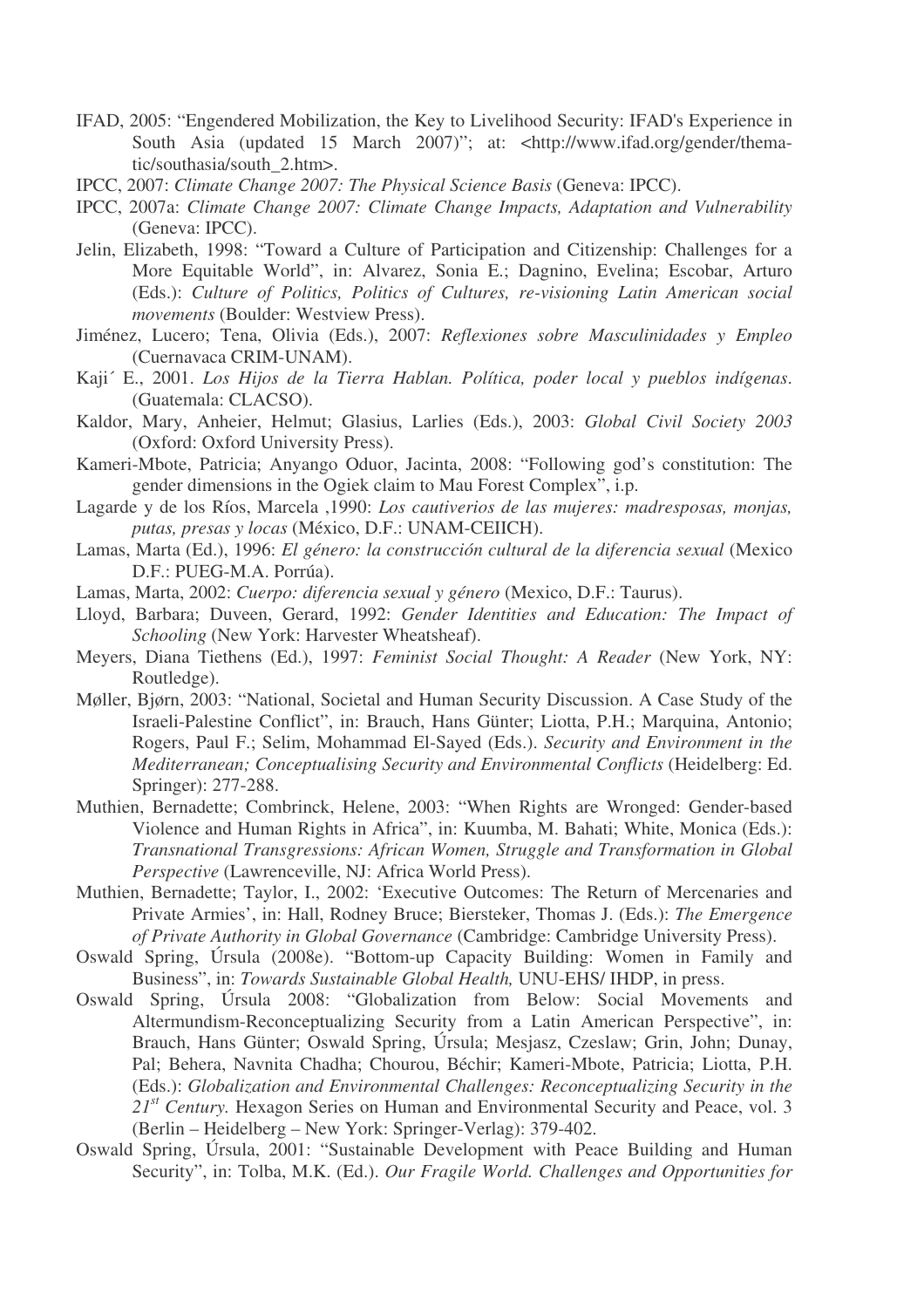*Sustainable Development, Forerunner to the Encyclopaedia of Life Support System* (Oxford: Oxford-EOLSS Publisher): vol.1: 873-916.

- Oswald Spring, Úrsula, 2004: "Peace, Environment and Security: A Gender Perspective from the third World. IPRA 40 years after Gronigen", *Presentation at the Third AFES-PRESS-GMOSS workshop, 5 th Pan European Conference,* The Hague: 8-11 September
- Oswald Spring, Úrsula, 2007: "International Security, Peace, Development, and Environment", in: Oswald Spring, Úrsula (Ed.), *Encyclopaedia of Life Support System* (Oxford: Oxford-EOLSS Publisher), vol.39, online
- Oswald Spring, Úrsula, 2008: "A HUGE Gender Security Approach: Towards Human, Gender and Environmental Security", in: Brauch, Hans Günter; Grin, John; Mesjasz, Czeslaw; Krummenacher, Heinz; Chadha Behera, Navnita; Chourou, Béchir; Oswald Spring, Ursula; Kameri-Mbote, Patricia (Eds.): *Facing Global Environmental Change: Environmental, Human, Energy, Food, Health and Water Security Concepts*. Hexagon Series on Human and Environmental Security and Peace, vol. 4, chapter 91 (Berlin: Springer-Verlag, 2008), i.p.
- Oswald Spring, Úrsula, 2008a: *Gender and Disasters. Human, Gender and Environmental Security: A HUGE Challenge,* Intersection no. 9/2008 (Bonn: UNU-EHS).
- Oswald Spring, Úrsula, 2008c: "Peace and Environment: Towards a Sustainable Peace as Seen from the South", in: Brauch, Hans Günter; Oswald Spring, Úrsula; Mesjasz, Czeslaw; Grin, John; Dunay, Pal; Behera, Navnita Chadha; Chourou, Béchir; Kameri-Mbote, Patricia; Liotta, P.H. (Eds.): *Globalization and Environmental Challenges: Reconceptualizing Security in the 21 st Century.* Hexagon Series on Human and Environmental Security and Peace, vol. 3 (Berlin – Heidelberg – New York: Springer-Verlag): 113-126.
- Oswald Spring, Úrsula, 2008d: "Oriental, European and Indigenous Thinking on Peace in Latin America", in: Brauch, Hans Günter; Oswald Spring, Úrsula; Mesjasz, Czeslaw; Grin, John; Dunay, Pal; Behera, Navnita Chadha; Chourou, Béchir; Kameri-Mbote, Patricia; Liotta, P.H. (Eds.): *Globalization and Environmental Challenges: Reconceptualizing Security in the 21 st Century.* Hexagon Series on Human and Environmental Security and Peace, vol. 3 (Berlin – Heidelberg – New York: Springer-Verlag): 175-193.
- Oswald Spring, Ursula; Brauch, Hans Günter, 2008: "Reconceptualizing Security in the 21<sup>st</sup> Century: conclusions for Research and Policy-making", in: Brauch, Hans Günter; Oswald Spring, Úrsula; Mesjasz, Czeslaw; Grin, John; Dunay, Pal; Behera, Navnita Chadha; Chourou, Béchir; Kameri-Mbote, Patricia; Liotta, P.H. (Eds.): *Globalization and Environmental Challenges: Reconceptualizing Security in the 21 st Century.* Hexagon Series on Human and Environmental Security and Peace, vol. 3 (Berlin – Heidelberg – New York: Springer-Verlag): 941-954.
- Perpiñan, Mary Soledad; Villareal, María Eugenia; Oswald Spring, Úrsula, 2008: Gender Security in South East Asia and Trafficking of Children for Sexual Exploitation in Central America: HUGE Security Challenges, in: Brauch, Hans Günter; Grin, John; Mesjasz, Czeslaw; Krummenacher, Heinz; Chadha Behera, Navnita; Chourou, Béchir; Oswald Spring, Ursula; Kameri-Mbote, Patricia (Eds.): *Facing Global Environmental Change: Environmental, Human, Energy, Food, Health and Water Security Concepts*. Hexagon Series on Human and Environmental Security and Peace, vol. 4, chapter 93 (Berlin: Springer-Verlag, 2008), i.p.

- Reardon, Betty, 1985: *Sexism and the War System* (Syracuse, NY: Syracuse University Press).
- Riviere, Margarita; Clara de Cominges, 2001: *El Tabú. Madre e Hija frente a la Regla* (Barcelona: Planeta).
- Ruddick, Sara, 1995: *Maternal Thinking. Towards a Policy of Peace* (Boston: Beacon Press).

Piaget, Jean, 1950: *The Psychology of Intelligence* (London: Routledge – Kegan Paul).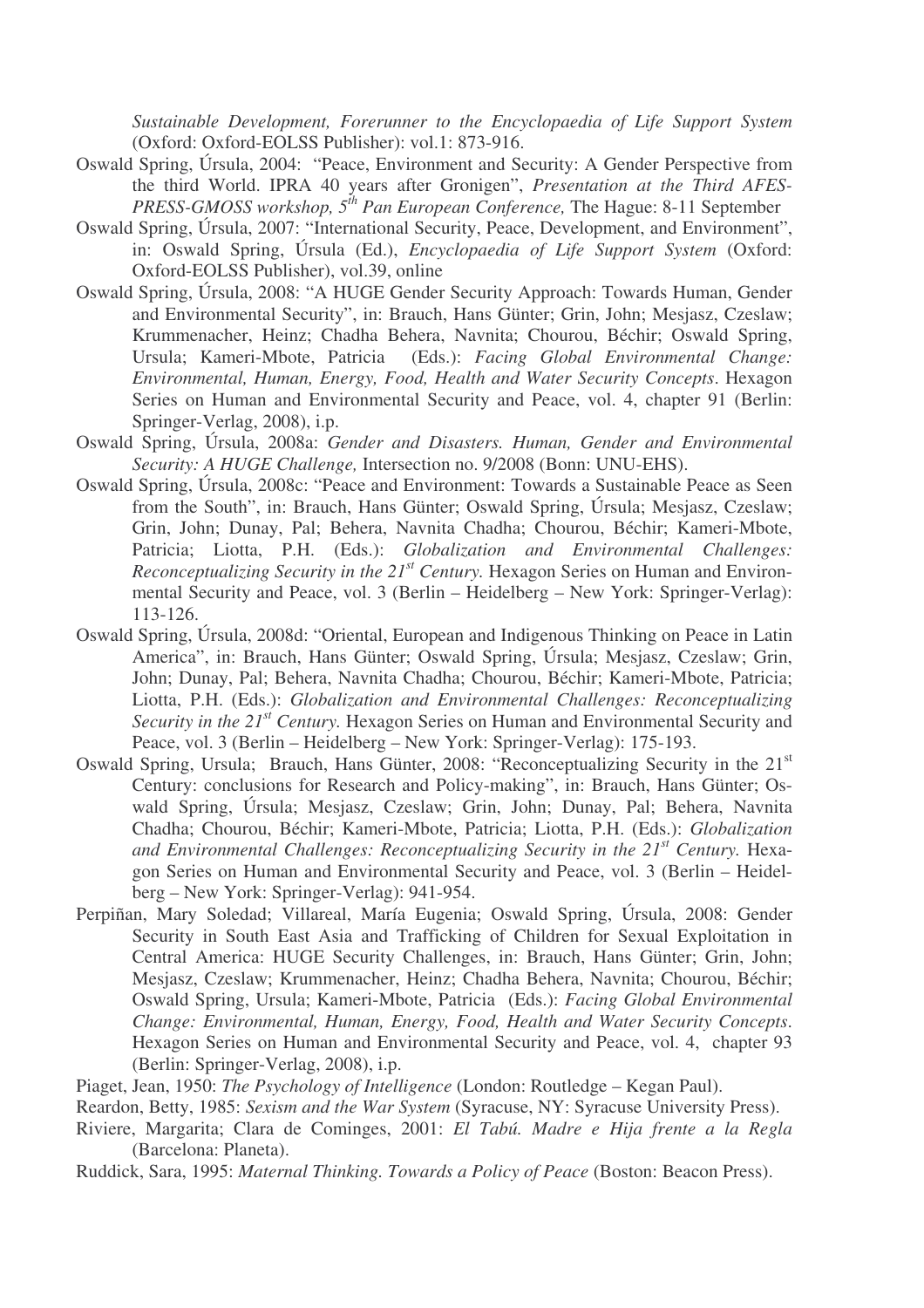- Salazar Parreñas, Rachel, 2003: "The globalization of Care: Patriarchal Household and Regressive State Regimes in the New Economy", in: <www.vpro.nl/attachment.db/GlobaliseringslezingParrenas.pdf?19437400>
- Sen, Amartya, 1990: "More Than 100 Million Women Are Missing", in: *New York Review of Books*, Feature, 37, 20 (20 December): 1-12
- Serrano Oswald, Eréndira Serena, 2004: "Género, migración y paz: incursiones a una problemática desde una perspectiva multidimensional e incluyente", in: Oswald Spring, Úrsula (Ed.): *Resolución noviolenta de conflictos en sociedades indígenas y minorías* (Mexico, D.F.: CLAIP, Coltlax, IPRA, Fundación Heinrich Böll): 287-306.
- Stiglitz, Joseph E. (2002). *Globalization and Its Discontents,* New Press, New York, USA
- Tasneem, Khalida, Janaki Jayawardena, Rekha Shrestha, Sarah Siddiq, Kazi S.M. Khasrul Alam Quddusi, Deepak Prakash Bhatt and Kazi Anarkoly, 2007: "Gender and Security", www.rcss.org/gender\_security\_report.doc
- UN [United Nations], 2000: "Recovery, Development and Sustainable Peace", in: *Handbook on United Nations Multidimensional Peacekeeping Operations* (New York: United Nations Press).
- UN [United Nations], 2006: *The World's Women 2005. Progress in Statistics* (New York: United Nations Publishing Section).
- UN Millennium Project, 2005: *Who's Got the Power: Transforming Health Systems for Women and Children. Task Force on Child Health and Maternal Health* (London - Sterling: Earthscan).
- UNDP, 2004: *Reducing Disaster Risk: A Challenge for Development,* A Global Report, (New York: UNDP Bureau for Crisis Prevention and Recovery).
- UNDP, 2007: *UNDP Human Development Report 2007/2008 Fighting climate change: Human solidarity in a divided world* (New York: Oxford University Press).
- UNEP, 2007: *Global Environmental Outlook* Geo-4 (New York: UNEP).
- UNESCO, 2002: *Medium-Term Strategy for 2002-2007. Contributing to peace and human development in an era of globalization through education, the sciences, culture and communication* (Paris: UNESCO).
- UNESCO, 2003: *Gender and Education for All. The Leap to* (Paris: UNESCO).
- UNFPA, 2002: *Family Care International, International Planned Parenthood Federation, and Population Action International*, UNFPA, New York, USA
- UNFPA, 2002a: *Gender Based Violence* (New York: UNFPA); at: <http://www. unfpa.org/women/consultation\_report.htm>.
- UNFPA, 2004: *The State of World Population 2004: The Cairo Consensus at Ten: Population, Reproductive Health and the Global Effort to End Poverty* (New York, UNFPA):
- UNICEF, 2000: *The State of World*'*s Children 2000* (New York: UNICEF).
- UNIFEM, 2007: *Di no al violencia contra las mujeres*, at: <www.saynotoviolence.org>.
- United Nation Population Division, 1997: *Urban and Rural Areas, 1950-2030. The 1996 Revision* (New York: United Nations).
- United Nations Statistics Division (UNSD), 2005: http://unstats.un.org/unsd/ demographic/products/indwm/ww2005/tab4b.htm
- UNMP [United Nations Millennium Project], 2005: *Investing in Development: A Practical Plan to Achieve the Millennium Development Goals,* Report to the UN Secretary-General, (London – Sterling: Earthscan).
- UN Security Council: UNSC Resolution 1325, United Nations Security Council Resolution 1325 on "Women, Peace and Security"; at: <http://www.un.org/ events/res\_1325e.pdf> and: < http://www.peacewomen.org/un/sc/1325.html>
- Urrutia, Elena (Ed.), 2002: *Estudios sobre las mujeres y las relaciones de género en México: aportes desde diversas disciplinas* (Mexico, D.F.: El Colegio de México).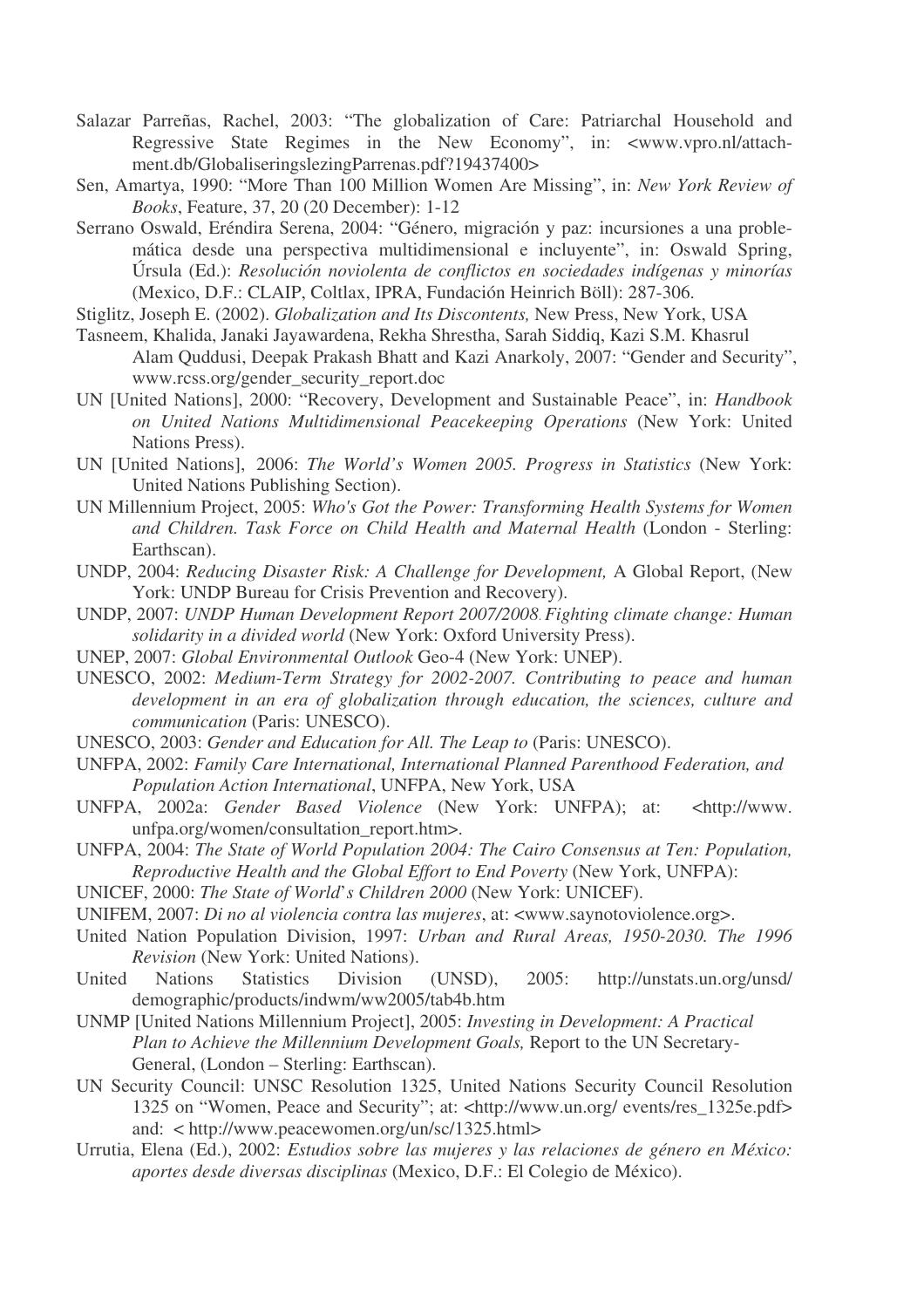- USSD: United States Department of State (2005). *Trafficking in Persons Report: June 2005,* United States Department of State, Washington, D.C., USA
- Vaughan, Genevieve, 1997: *For-Giving: A Feminist Criticisms of Exchange* (Austin: Plain View Press).
- Vaughan, Genevieve, 2004: *The Gift; Il Dono* (Roma: Meltemi/University of Bari), New Serie 8.
- Viezzer, Moema (1977*). "Si me permiten hablar…" Testimonio de Domitila, una mujer de las minas de Bolivia*, Siglo XXI eds. Mexico, D.F.
- Wæver, Ole 1995: "Securitization and Desecuritization", in: Ronnie D. Lipschutz (ed.). *On Security*, Columbia University Press, New York: 46-86
- Wæver, Ole, 2000: "The EU as a security actor", in: Kelstrup, Morten; Williams, Michael C. (Eds.): *International Relations Theory and the Politics of European Integration. Power, Security and Community* (London: Routledge).
- Wæver, Ole, 2008: "Peace and Security: Two Evolving Concepts and Their Changing Relationship", in: Brauch, Hans Günter; Oswald Spring, Úrsula; Mesjasz, Czeslaw; Grin, John; Dunay, Pal; Behera, Navnita Chadha; Chourou, Béchir; Kameri-Mbote, Patricia; Liotta, P.H. (Eds.): *Globalization and Environmental Challenges: Reconceptualizing Security in the 21 st Century.* Hexagon Series on Human and Environmental Security and Peace, vol. 3 (Berlin – Heidelberg – New York: Springer-Verlag): 99-112.
- Wæver, Ole, 2008a: "The Changing agenda of Societal Security", in: Brauch, Hans Günter; Oswald Spring, Úrsula; Mesjasz, Czeslaw; Grin, John; Dunay, Pal; Behera, Navnita Chadha; Chourou, Béchir; Kameri-Mbote, Patricia; Liotta, P.H. (Eds.): *Globalization and Environmental Challenges: Reconceptualizing Security in the 21 st Century.* Hexagon Series on Human and Environmental Security and Peace, vol. 3 (Berlin – Heidelberg – New York: Springer-Verlag): 581-593.
- Wolfers, Arnold, 1962: "National Security as an Ambiguous Symbol", in: Wolfers, Arnold: *Discord and Collaboration. Essays on International Politics* (Baltimore: John Hopkins University Press): 147-165.

#### **7. Abbreviations**

| <b>DRR</b>      | <b>Disaster Risk Reduction</b>                                             |
|-----------------|----------------------------------------------------------------------------|
| <b>EOLSS</b>    | Encyclopaedia for Life Support System                                      |
| ES              | <b>Environmental Security</b>                                              |
| <b>FAO</b>      | Food and Agriculture Organization of the                                   |
| <b>GEC</b>      | Global Environmental Change                                                |
| <b>GS</b>       | <b>Gender Security</b>                                                     |
| <b>HIV-AIDS</b> | Human Immune Deficiency Virus/Acquired Immune Deficiency                   |
|                 | Syndrome                                                                   |
| <b>HS</b>       | <b>Human Security</b>                                                      |
| <b>HUGE</b>     | Human, gender and environmental security                                   |
| <b>IFAD</b>     | International Fund for Agricultural Development                            |
| <b>IPCC</b>     | Intergovernmental Panel on Climate Change                                  |
| <b>NGOs</b>     | Nongovernmental organizations                                              |
| <b>UNDP</b>     | <b>United Nations Development Program</b>                                  |
| <b>UNEP</b>     | United Nations Environmental Program                                       |
| <b>UNESCO</b>   | UN Education, Science, Cultural Organization                               |
| <b>UNFPA</b>    | United Nations Population Fund                                             |
|                 | UN-IANGWE United Nations Inter-Agency Network on Women and Gender Equality |
| <b>UNICEF</b>   | <b>United Nations Children's Fund</b>                                      |
| <b>UNIFEM</b>   |                                                                            |
|                 |                                                                            |